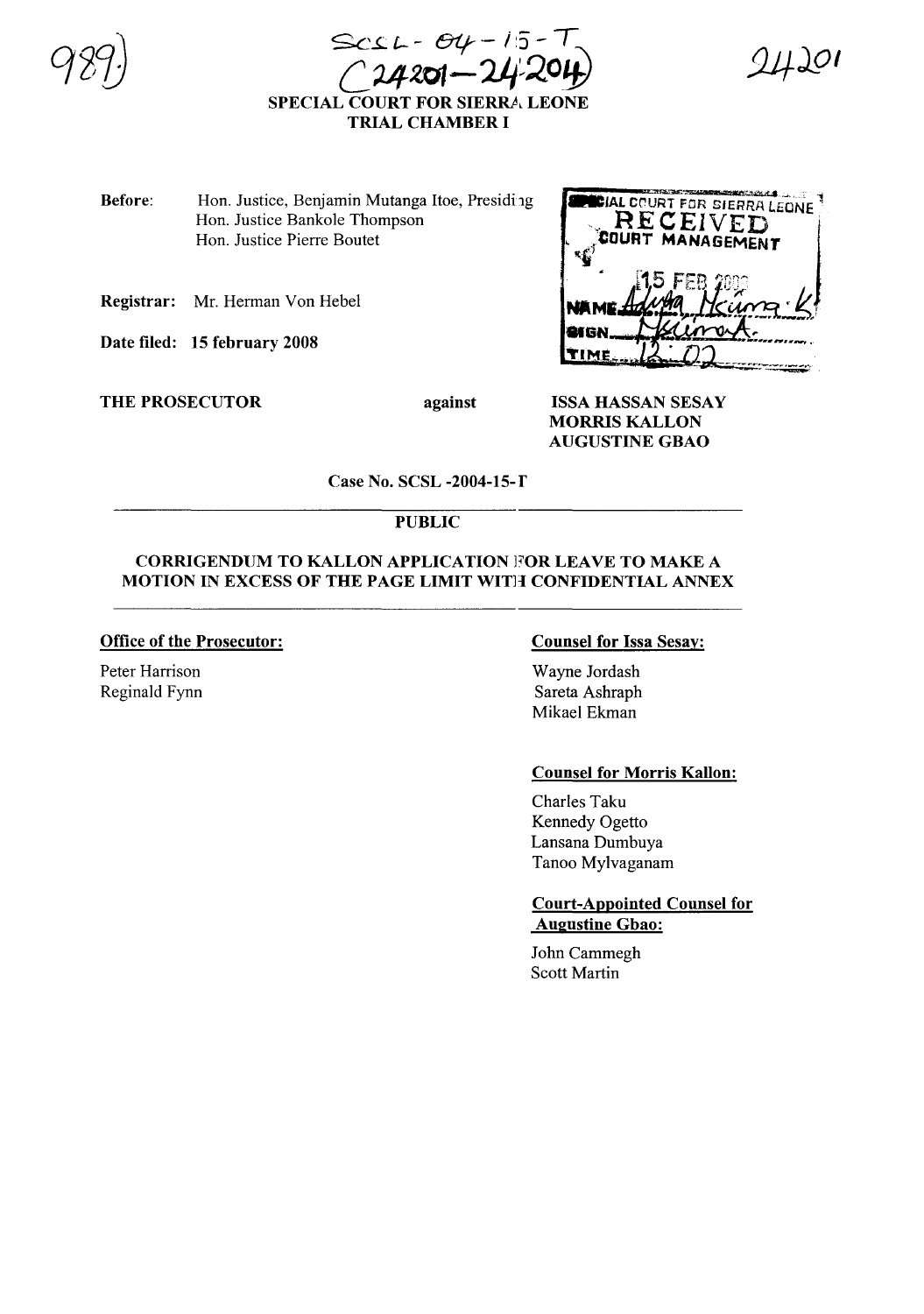# **INTRODUCTION**



- 1. On 14 February 2008, the Kallon Defence filed an application to make a motion in excess of the page limit, ("the Application").<sup>1</sup>
- 2. The Kallon Defence hereby files a corrigendum to the Application.

## **THE CORRIGENDUM**

3. The List of Authorities, on pages 9-10 of the Application, should read as follows:

### **"LIST OF AUTHORITIES**

### (a) **Statute and Practice Direction**

- (i) *Special Court for Sierra Leone*
- 1. The Statute of the Special Court for Sierra Leon:
- 2. The Practice Direction of Filing Documents Before the Special Court for Sierra Leone

#### *(ii) International Criminal Tribunal of the Former Yugoslavia*

3. The Practice Direction on the Length of Briefs and Motions, (available at http://www.un.org/icty/legaldoc-e/index.htm).

## (b) **Indictment**

*4. P v. Sesay et al.,* SCSL-04-15-T-619, Corrected Amended Consolidated Indictment.

### (c) **Decisions**

- *5. P v. Krstic,* IT-98-33-A, Order on Extension of Pages, 12 May 03, (available at http://www.un.org/icty/krstic/Appeal/order-e/030512.htm).
- *6. P v.Seselj,* IT-03-67-PT, Decision on Certificatinn to Appeal and to Extend the

 $1^1$  *P v. Sesay et al.,* SCSL-04-15-T-985, Kallon Application to Make a Motion in Excess of the Page Limit, 14 Feb. 08.

*The Prosecutor against Issa Hassan Sesay, Morris Kallon and Augustine Gbao Case No. SCSL -2004-/5-T*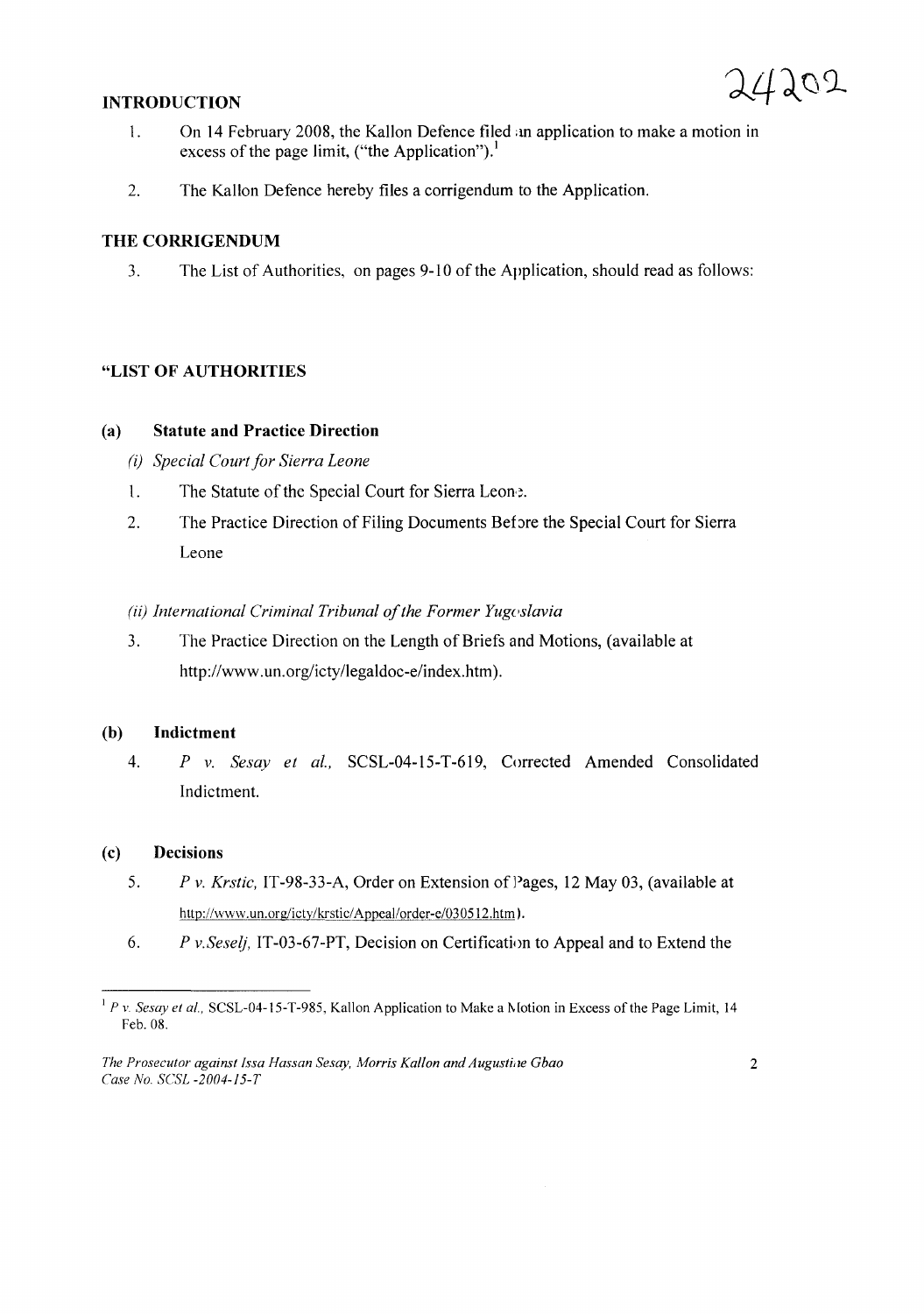Deadline for Filing Certain Preliminary Motions, 18 Nov. 03, (available at http://www.un.org/icty/scselj/trialc/decision-e/031118-2.htm).

*7. Prosecutor v. Kupreskic et al.,* IT-95-16-A, Judg?ment, 23 Oct. 01, (available at http://www.un.org/icty/kupreskic/appeal/judgem ent/kup-aj011023e.pdf).

# (d) **Motions**

- *8. P* v. *Bagosora et al.,* ICTR-98-41-T, Ntabakuze Defence Motion for the Exclusion of Evidence of Allegations Falling Outside the Scope of the Indictment, 28 March 06, (available at http://trim.unictr.org).
- *9. P* v. *Bagosora et al.,* ICTR-98-41-T, Addendum to 'Ntabakuze Defence Motion for the Exclusion of Evidence of Allegations Fal ing Outside the Scope of the Indictment' of 28 March 2006, 7 April 06, (available at http://trim.unictr.org).
- *10. P* v. *Bagosora et al.,* ICTR-98-4I-T, Supplemenlary Notes on Jurisprudence Related to the Pending 'Ntabakuze Defence Motion for the Exclusion of Evidence of Allegations Falling Outside the Scope of the Indictment', 1 May 06, (available at http://trim.unictr.org).
- II. *P* v. *Bagosora et al.,* ICTR-98-41-T, Kabiligi Motion on the Prejudice Caused by the Testimony of Prosecution Witnesses on Fact; not Included in the Amended Indictment, 5 April 06, (available at http://trim.unictr.org).
- *12. P* v. *Bagosora et al.,* ICTR-98-41-T, Requete er Extreme Urgence Aux Fins De Rejet Des Temoinages Sur Des Faits Qui Ne Figurent Pas Dans L'Acte D'Accusation (Articles 20 Du Statut, 47 Et 73 Du Reglement De Procedure Et De Preuve, 19 Oct. 04, (available at http://trim.unictr.org).
- *13. P* v. *Bagosora et al.,* ICTR-98-41-T, Anatole Nsengiyumva Motion for the Exclusion of Evidence of Allegations Oustide the Scope of the Indictment, 9 May 04, (available at http://trim.unictr.org).''